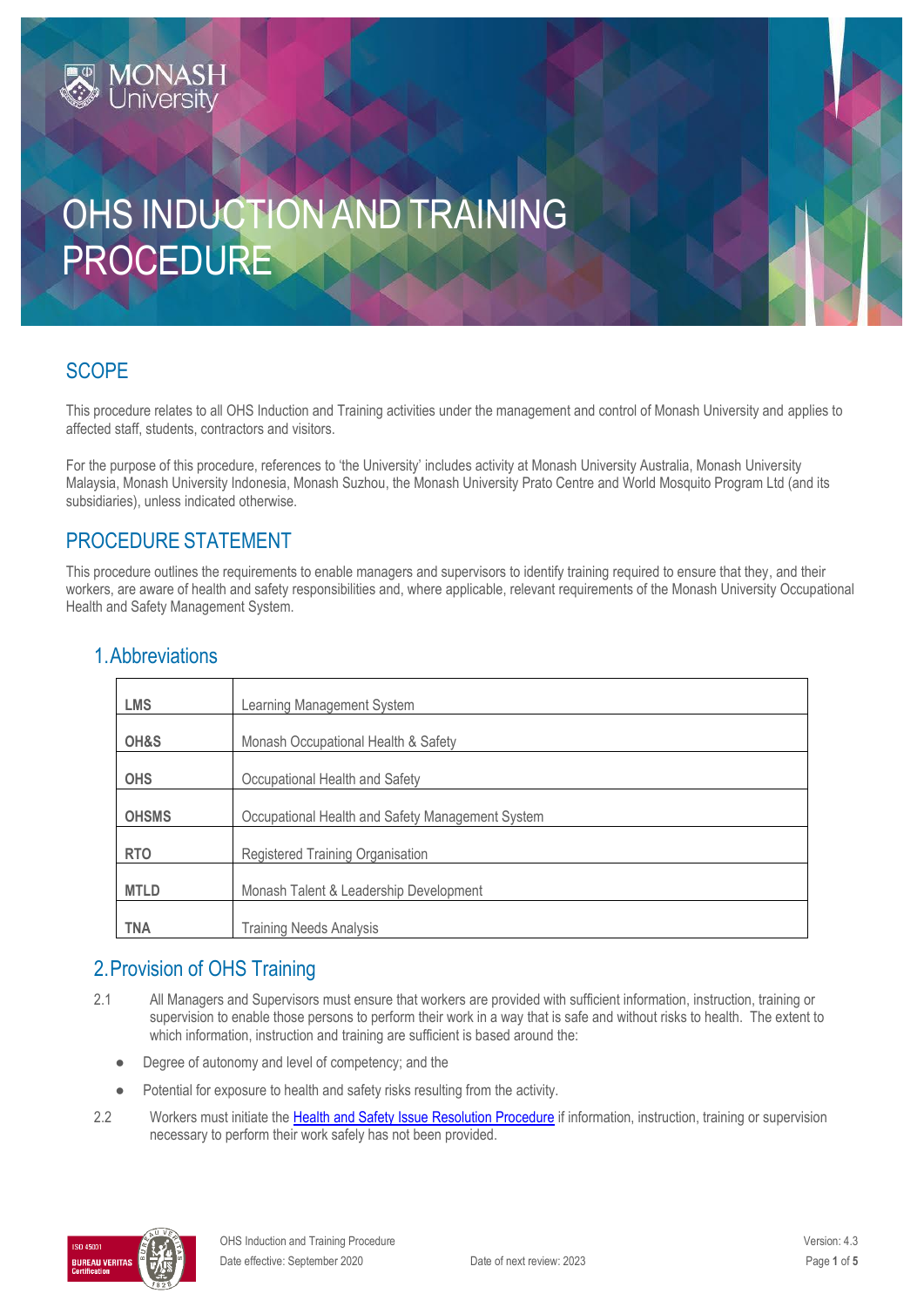# 3.Online OHS Induction

Performance Managers and Supervisors must ensure that:

- 3.1 All workers under their supervision have completed the online OHS Induction within four (4) weeks of commencing activities and repeated at least once every three (3) years.
- 3.2 If visitors are anticipated to attend the University for more than a short stay (> 21 days), they are required to complete the online OHS Induction. Access to the induction tool must be requested from Monash HR.
- 3.3 Induction requirements for contractors are adhered to in accordance with the [OHS Contractor Management Procedure.](https://publicpolicydms.monash.edu/Monash/documents/1935599)

## 4.Local Area OHS Induction

Operational Managers and Supervisors must:

- 4.1 Ensure that all workers under their supervision have completed and signed off on th[e Local Area OHS Induction](https://www.monash.edu/ohs/induction-training/local-area-induction) for each workplace they will need to perform tasks that are unsupervised in within four (4) weeks of commencing activities. No contents in the [Local Area OHS Induction checklists](https://www.monash.edu/ohs/induction-training/local-area-induction) are to be removed, however additional items relevant to the area may be added. Areas may use an electronic system only with the approval of the Health, Safety and Wellbeing Manager.
- 4.2 Re-induct any workers impacted by major changes to the workplace and activities (e.g. renovations, new equipment, new processes).
- 4.3 Ensure that the original copy is retained for each local area induction that they, or their delegate, have performed in accordance with the [OHS Records Management Procedure.](https://publicpolicydms.monash.edu/Monash/documents/1935642)

Operational Managers and Supervisors can:

- 4.4 Choose to delegate delivery of the [Local Area OHS Induction](https://www.monash.edu/ohs/induction-training/local-area-induction) to any persons whom they determine is suitable and familiar with the workplace responsibilities, hazards, uses and functions.
- 4.5 Develop additional Local Area OHS Induction checklists for specialised facilities[. Induction templates](https://www.monash.edu/ohs/induction-training/local-area-induction) are available for some common examples and may be modified to suit the requirements for that area.

# 5.OHS Training Need Analysis (TNA)

Performance Managers and Supervisors must:

- 5.1 Ensure that all workers (except contractors) performing work autonomously have completed and signed off on th[e Training](https://www.monash.edu/__data/assets/word_doc/0004/2351056/Training-Needs-Analysis-Checklist.docx)  [Needs Analysis \(TNA\) checklist](https://www.monash.edu/__data/assets/word_doc/0004/2351056/Training-Needs-Analysis-Checklist.docx) within four (4) weeks of commencement. It is recommended that the initial TNA is performed at the conclusion of each local area induction and subsequently as part of the annual myPlan review.
- 5.2 Ensure that the original copy is retained for each TNA that they, or their delegate, have performed in accordance with the [OHS Records Management Procedure.](https://publicpolicydms.monash.edu/Monash/documents/1935642) Areas may use an electronic system only with the approval of the Health, Safety and Wellbeing Manager.
- 5.3 Ensure that the training identified as required in the TNA is consistent with the [OHS Training Requirements Matrix.](https://www.monash.edu/__data/assets/pdf_file/0004/496030/ohs-training-guide.pdf)
- 5.4 Review a worker's TNA if:
	- They have taken on a safety role with training needs;
	- Their work activities have been significantly modified; or
- They are not able to demonstrate competency.

## 6.Centrally Managed OHS Training

- 6.1 The Health, Safety and Wellbeing Manager must ensure that OHS training is available to:
- Inform workers on their responsibilities arising from their roles; and,
- Provide awareness of common health and safety hazards and appropriate control measures as deemed necessary.
- 6.2 All Centrally Managed OHS Training must:
	- Be documented in the **OHS Training Requirements Matrix** and **TNA checklist**.

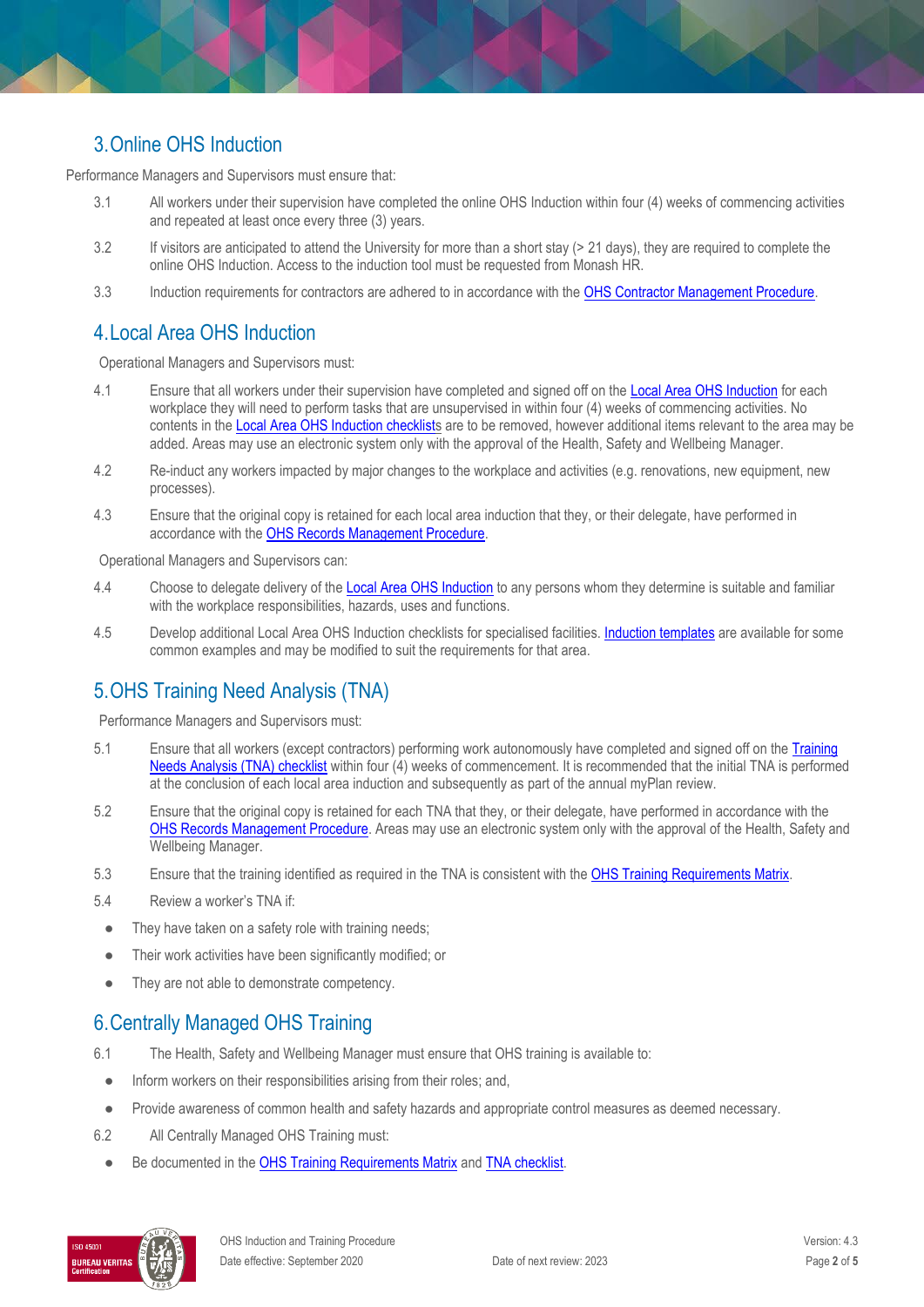- Have attendance records stored in the Monash University Learning Management System (LMS) and in accordance with the OHS [Records Management Procedure.](https://publicpolicydms.monash.edu/Monash/documents/1935642)
- Be delivered by an authorised Registered Training Organisation (RTO) as approved by Monash Talent & Leadership Development (MLTD), if outsourced.
- Be reviewed at least annually to accommodate client feedback and changes to the Monash University Occupational Health and Safety Management System (OHSMS).

# 7.Locally Delivered OHS Training

- 7.1 Locally delivered OHS training must be identified using an OHS Risk Assessment in accordance with the [OHS Risk](https://publicpolicydms.monash.edu/Monash/documents/1935636)  [Management Procedure.](https://publicpolicydms.monash.edu/Monash/documents/1935636)
- 7.2 Where locally delivered OHS training is required, the Operational Manager or Supervisor must ensure that:
	- A suitable learning package has been created and reviewed at least every three (3) years (Guidance is available in the [Guidelines for developing local OHS training\)](https://www.monash.edu/__data/assets/pdf_file/0017/2351024/Guidelines-for-Developing-Local-OHS-Training.pdf);
	- Trainers are competent to deliver the training;
	- Records are kept of all locally delivered OHS training in accordance with the [OHS Records Management Procedure.](https://publicpolicydms.monash.edu/Monash/documents/1935642) The local [training record proforma](https://www.monash.edu/__data/assets/word_doc/0011/1621847/Local-training-records-proforma.docx) is available to record locally delivered OHS training and may be modified to suit local requirements; and
	- All relevant Performance Managers and Supervisors have been notified of this training requirement.

#### 8.Responsibility for Implementation

8.1 A comprehensive list of OHS responsibilities is provided in the document OHS Roles, Responsibilities and Committees [Procedure.](https://publicpolicydms.monash.edu/Monash/documents/1935644)

The specific responsibilities for this procedure are described in the relevant sections.

#### 9.Tools

- 9.1 The following tools are associated with this procedure:
	- [Monash OHS online induction program](https://www.monash.edu/ohs/induction-training/staff-ohs-induction-portal)
	- [Local Induction Checklists](https://www.monash.edu/ohs/induction-training/local-area-induction)
	- [Training Needs Analysis Checklist](https://www.monash.edu/__data/assets/word_doc/0004/2351056/Training-Needs-Analysis-Checklist.docx)
	- [OHS Training Requirements Matrix](https://www.monash.edu/__data/assets/pdf_file/0004/496030/ohs-training-guide.pdf)
	- ●[Guidelines for developing local OHS training](https://www.monash.edu/__data/assets/pdf_file/0017/2351024/Guidelines-for-Developing-Local-OHS-Training.pdf)
	- [Local Training Records proforma](https://www.monash.edu/__data/assets/word_doc/0011/1621847/Local-training-records-proforma.docx)

#### 10. Records

10.1 For OHS Records document retention please refer to:

[OHS Records Management Procedure](https://publicpolicydms.monash.edu/Monash/documents/1935642) 

#### **DEFINITIONS**

A comprehensive list of definitions is provided in the [Definitions tool.](http://www.monash.edu/__data/assets/pdf_file/0018/113742/ohs-document-definitions.pdf) Definitions specific to this procedure are provided below.

| <b>Key word</b>         | <b>Definition</b>                                                                             |  |
|-------------------------|-----------------------------------------------------------------------------------------------|--|
| Competence              | The ability to apply knowledge and skills to achieve intended results.                        |  |
| <b>OHS</b> Instruction  | The provision of information on how work is to be performed safely.                           |  |
| <b>Learning Package</b> | The combined set of documented learning outcomes and training materials (including slides and |  |

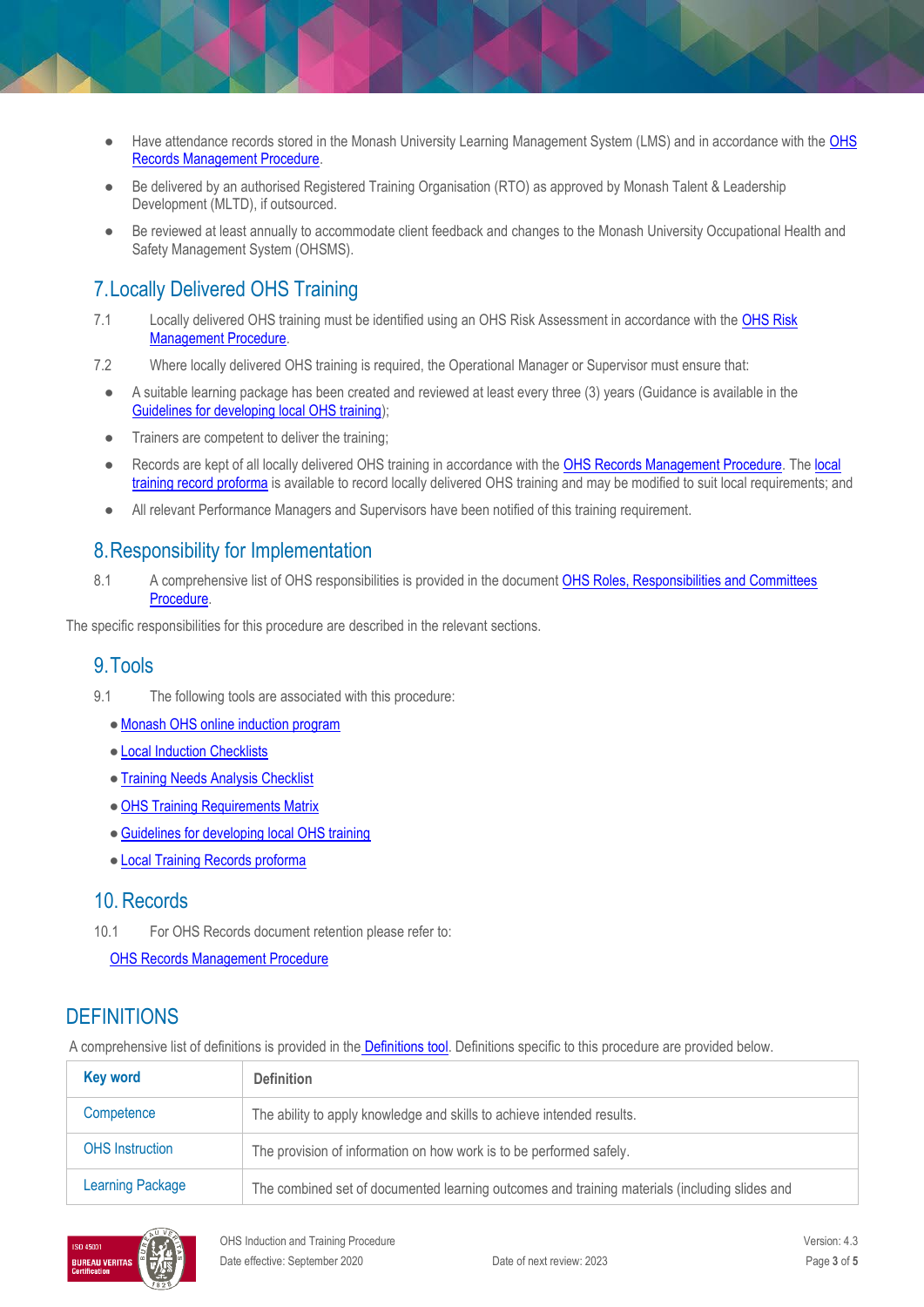|                                      | activities), and trainer guides.                                                                                                                                                                                                                                                                                                                                                                         |  |
|--------------------------------------|----------------------------------------------------------------------------------------------------------------------------------------------------------------------------------------------------------------------------------------------------------------------------------------------------------------------------------------------------------------------------------------------------------|--|
| <b>Learning Management</b><br>System | A learning management system (LMS) is a software application for the administration, documentation,<br>tracking, reporting and delivery of educational courses or training programs.                                                                                                                                                                                                                     |  |
| <b>OHS Training</b>                  | OHS training is the action of providing information and instruction to educate workers on the risks<br>arising from activities and the subsequent manner in which activities are to be performed to ensure a<br>safe environment. All training should consider practical application of theory to evaluate competency.                                                                                   |  |
| <b>OHS</b> Induction                 | OHS Inductions are an introductory training tool designed to be delivered whenever workers enter a<br>new workplace. OHS Inductions introduce workers to the:<br>1. General health and safety obligations, policies and procedures of the University, and to the;<br>2. Minimum requirements to safely enter and exit a workplace to enable them to perform tasks that<br>they are competent to perform. |  |
| Outsourced                           | An arrangement where an external organisation performs part of the organisations function or<br>process.                                                                                                                                                                                                                                                                                                 |  |
| <b>Training Needs Analysis</b>       | An assessment of the gap between the knowledge and skills that workers currently possess and the<br>knowledge and skills that they require to work safely.                                                                                                                                                                                                                                               |  |

# **GOVERNANCE**

| Parent policy                | <b>OHS&amp;W Policy</b>                                            |  |
|------------------------------|--------------------------------------------------------------------|--|
| <b>Supporting procedures</b> | <b>Health and Safety Issue Resolution Procedure</b>                |  |
|                              | <b>OHS Contractor Management Procedure</b>                         |  |
|                              | <b>OHS Roles, Responsibilities and Committees Procedure</b>        |  |
|                              | <b>OHS Records Management Procedure</b>                            |  |
|                              | <b>OHS Risk Management Procedure</b>                               |  |
| <b>Supporting schedules</b>  | N/A                                                                |  |
| Associated procedures        | <b>Australian And International Standards</b>                      |  |
|                              | ISO 45001:2018 - Occupational Health and Safety Management Systems |  |
| <b>Related legislation</b>   | Occupational Health and Safety Act 2004 (Vic)                      |  |
|                              | Occupational Health and Safety Regulations 2017 (Vic)              |  |
| Category                     | Operational                                                        |  |
| Approval                     | Chief Operating Officer & Senior Vice-President                    |  |
|                              | 29 September 2020                                                  |  |
| Endorsement                  | Monash University OHS Committee                                    |  |
|                              | 8 September 2020                                                   |  |
| Procedure owner              | Health, Safety and Wellbeing Manager                               |  |
| Date effective               | September 2020                                                     |  |
| <b>Review date</b>           | 2023                                                               |  |
| <b>Version</b>               | 4.3 (Minor amendments effective 17 December 2021)                  |  |
| <b>Content enquiries</b>     | ohshelpline@monash.edu                                             |  |